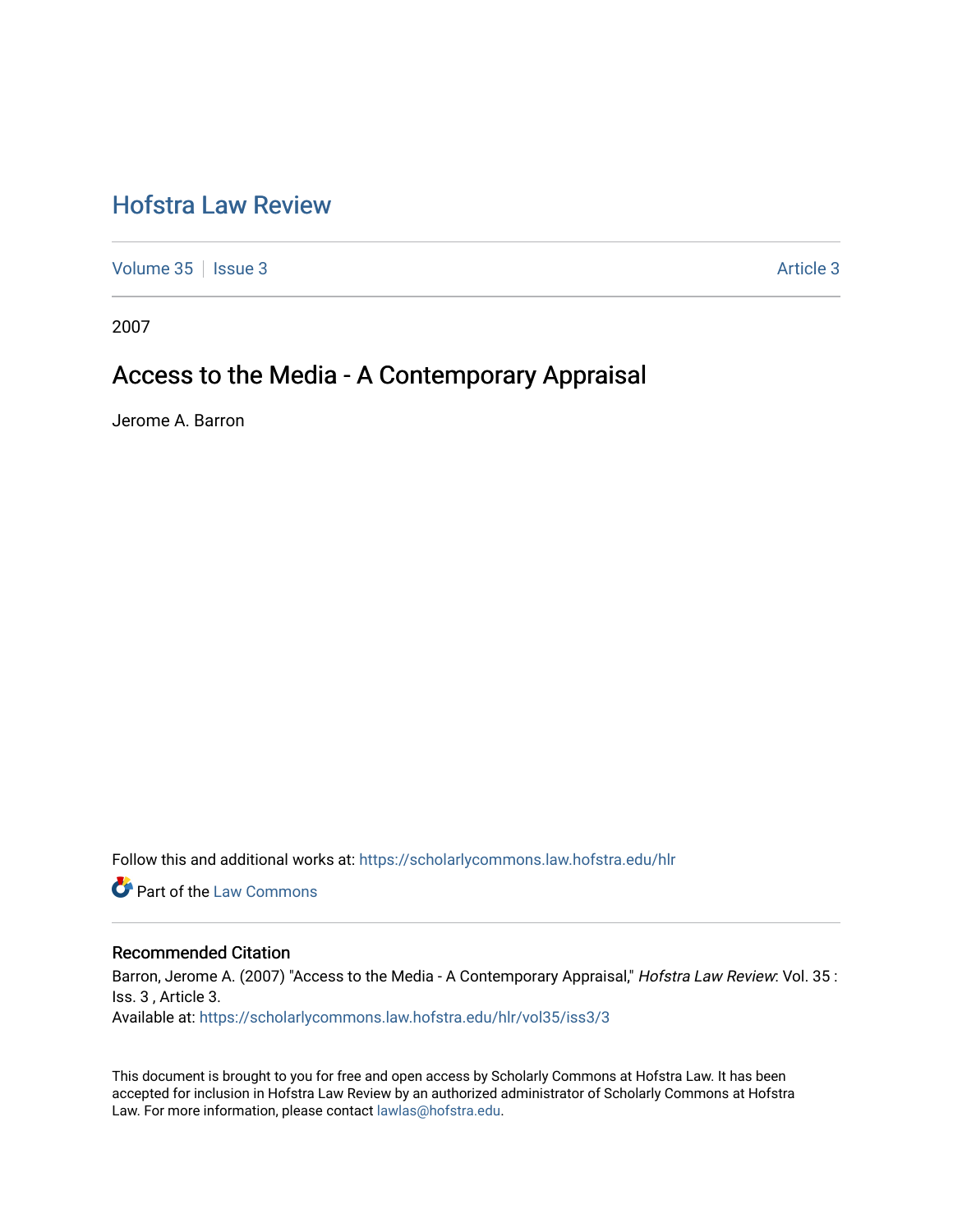# ACCESS TO THE MEDIA-A CONTEMPORARY APPRAISAL

## *Jerome A. Barron\**

## I. INTRODUCTION

I want to thank Hofstra Law School and The Brennan Center for Justice for commemorating the fortieth anniversary of my article in the Harvard Law Review, *Access to the Press-A New First Amendment Right,'* by this conference on "Reclaiming the First Amendment." I particularly want to thank Eric Freedman of Hofstra Law School and Marjorie Heins of The Brennan Center for Justice for the vision and energy they put into conceiving and building this conference. I am also indebted to all of you for writing papers and for participating in this conference. I never thought that *Access to the Press* would become the basis for a Supreme Court case or that I would argue it. I certainly never dreamed when I wrote the article that people would talk about the ideas expressed in it forty years later.

This occasion reassures me of something that teachers and scholars sometimes doubt, but need to remember. Ideas matter and they have enduring power.

## II. DEVELOPMENT OF THE IDEA OF ACCESS TO THE PRESS

I will first discuss the development of the idea of access to the press and about the initial reaction to it. I will then discuss the rejection of a right of access by the Supreme Court, as well as the response of the

Harold H. Greene Professor of Law, George Washington University Law School; B.A. **1955,** Tufts University; **J.D.,** Yale University Law School; LL.M., George Washington University Law School. **I** would like to thank Russell Gold and Charles Pollak, both of the George Washington University Law School Class of 2008, for their excellent research assistance. **I** would also like to thank Leslie Lee, Assistant Director for Administration, Jacob Bums Law Library, for her excellent bibliographic assistance, and Winifred Hercules for her excellent secretarial assistance.

**<sup>1.</sup>** Jerome A. Barron, *Access to the Press-A New First Amendment Right,* 80 HARV. L. REV. 1641 (1967).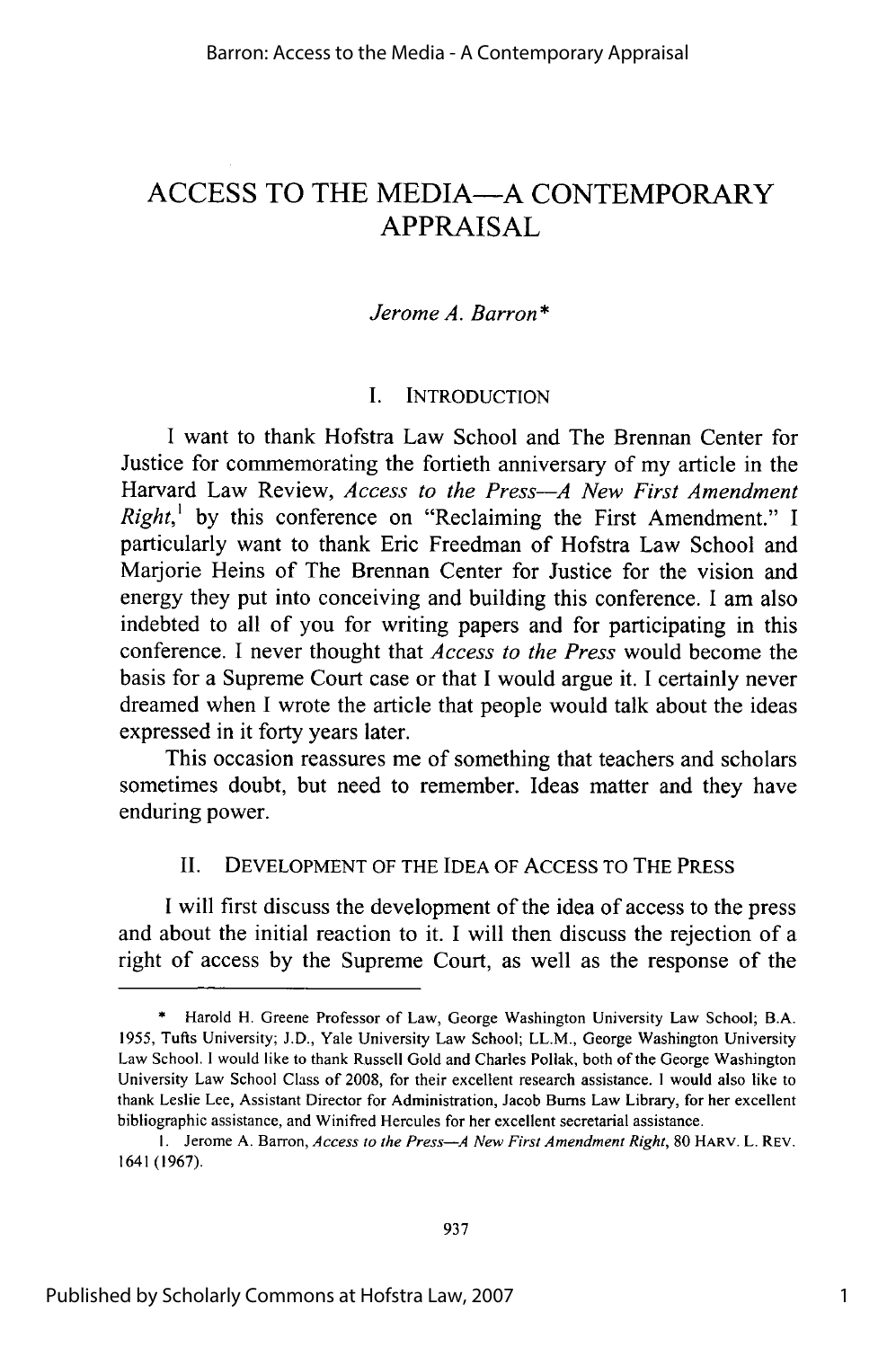[Vol. **35:937**

media to that rejection. Then I will look at the present day fortunes of remedies of access and reply in the newspaper press, broadcasting and cable. Finally, I will reflect on the advent of the Internet and its significance for individual rights of access.

I started writing about access to the press as a means of responding to a new phenomenon. This was the steadily accelerating pattern of concentration of ownership in the media. These concentrated ownerships harnessed the new electronic technologies. As a result, they now possessed incredible communicating power. These new communication giants were able to reach audiences of a size that would have been impossible to achieve in the past. Then, as now, the centers of communicating power were seen as private actors. As such, they were not bound by First Amendment standards.<sup>2</sup> In fact, the reality of the matter is ironic indeed. These great communication centers can use the First Amendment to bar entry and to limit expression.

In light of all this, an idea that I wanted to develop was that censorship could be wielded by private hands, as well as by the hand of government. Private censorship can be as repressive and as pervasive as public censorship. But I did not wish merely to call attention to the.ways in which technology and media concentration have turned the possibility of private barriers to expression into a formidable reality. I wanted the law to respond to the reality of private censorship by affording opportunities for access and reply.<sup>3</sup> For many this remedy was, and remains, unacceptable. What I called private censorship, they argued, was in fact simply editorial judgment. To some, to speak of private censorship, and worse yet to advocate a legal remedy to respond to it was a First Amendment heresy of the first order. Yet for me and others, the need for access was simply a recognition of the enormous imbalances that characterized the contemporary marketplace of ideas.

Two years after I wrote advocating for a right of access to the press, support came from a surprising but welcome source—the Supreme Court of the United States. In *Red Lion Broadcasting Co. v. FCC*,<sup>4</sup> the Supreme Court unanimously upheld the FCC's fairness doctrine and personal attack rules. The idea that the First Amendment had an affirmative dimension and that law could not only protect freedom of expression but facilitate it was on the ascent.

*<sup>2.</sup>* Id. at 1647-52.

*<sup>3.</sup> Id.* at 1666-70.

<sup>4. 395</sup> U.S. 367 (1969).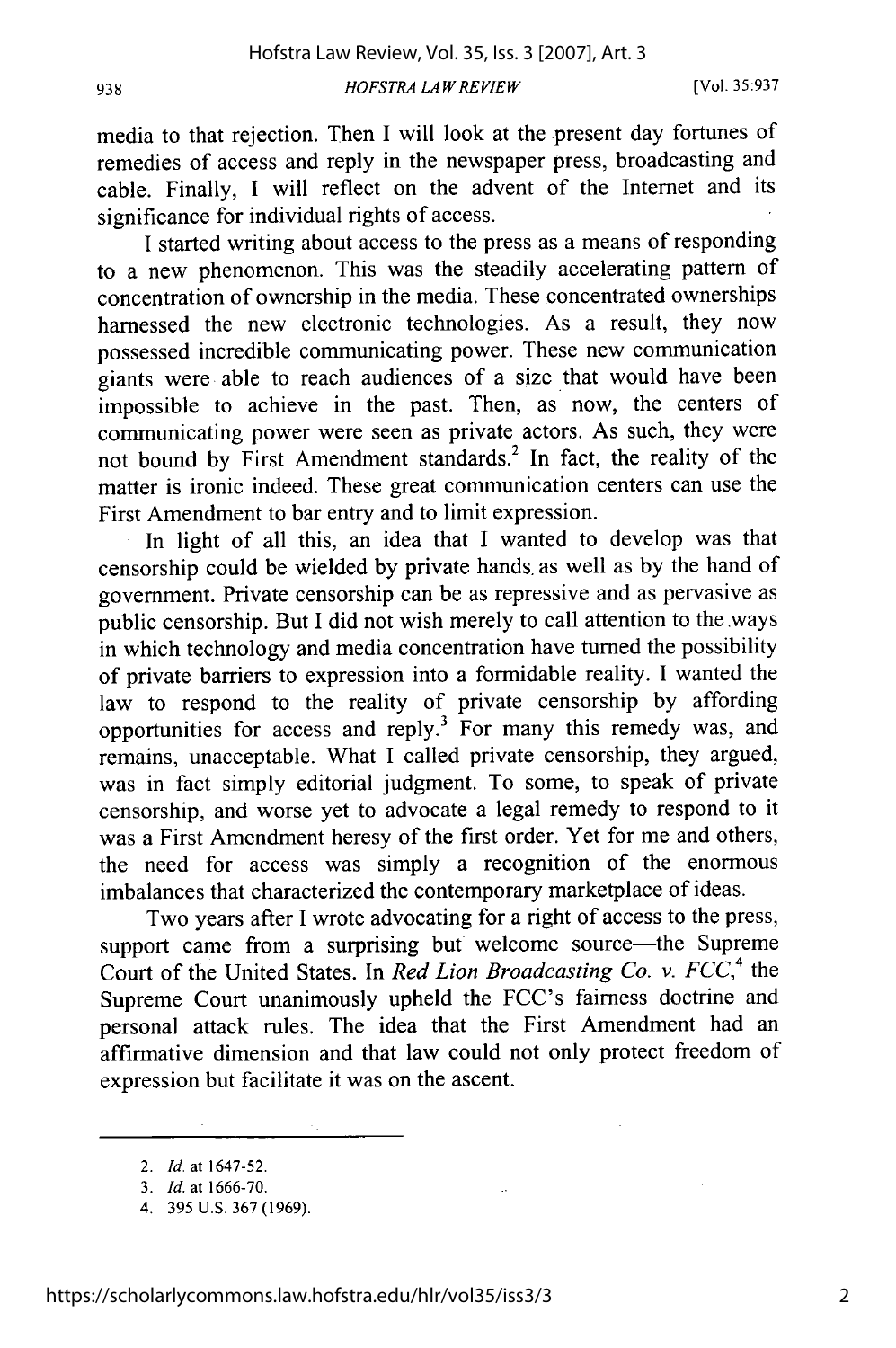#### *ACCESS TO THE MEDIA* **2007] 939**

Another sympathetic response came from the American Civil Liberties Union **("ACLU").** The **ACLU** generally took the position that any government imposed obligations on the press were constitutionally suspect. Yet in June **1968,** they invited me to address their biennial conference at the University of Michigan. The **ACLU** passed a resolution during that conference urging the ACLU's national board of directors to bring suit to challenge discriminatory refusals to publish ads by newspapers.<sup>5</sup>

Indeed, the response to the proposal for a First Amendment right of access was so encouraging that in my talk to the **ACLU, I** pointed to various signs indicating that a new approach to the First Amendment was emerging. This interest in providing for access for ideas spread to other forums besides the media. For example, the Second Circuit held that a publicly owned bus terminal was an appropriate place for distributing anti-Vietnam War leaflets because passers **by,** and especially servicemen from nearby Fort Dix, would thereby become acquainted with the case against the war in Vietnam.<sup>6</sup>

**I** thought a constitutional breakthrough had occurred when a court as influential as the Second Circuit concluded that an anti-war group had a First Amendment interest in reaching its intended audience.7 **If** a right to distribute anti-war leaflets in a public bus terminal was capable of judicial evaluation and enforcement, so were questions of access to the private media.

**<sup>5.</sup>** *See* **JEROME A. BARRON, FREEDOM OF THE PRESS FOR WHOM?: THE RIGHT OF ACCESS TO MASS MEDIA 322 (1973).** Another significant development came when the Freedom of Information Center at the University of Missouri's School of Journalism published a monograph concerning the merits and demerits of a right of access. **ACCESS** TO **THE** PRESS: **A NEW** RIGHT? **9** (Missouri Sch. of Journalism: Freedom of Information Center, No. **216,** Mar. **1969).** Although the monograph was **highly** critical of such a right, what is interesting is that its authors made this acknowledgement: **"If** one looks at this complex issue as having to do only with assuring minority opinions a fair hearing, it is little wonder that a proposal like Prof. Barron's would be considered salutary and long overdue." Donald M. Gillmor **&** Jerome **A.** Barron, **MASS COMMUNICATION** LAW: **CASES AND COMMENT** 148 (West Publishing Co. **1969).**

**<sup>6.</sup>** The **court** said a forum is sometimes chosen as a site for the dissemination of protest either because there is a relationship between the object of the protest and the site of the protest, or because it is the site where the relevant audience can be found. Wolin v. Port of N.Y. Auth., **392 F.2d 83, 90-91 (2d** Cir. **1968).** Ultimately, the Supreme Court rejected the rationale of these cases **by** saying that examining whether there was a relationship between the object of the protest and the site of the protest would involve the courts in content analysis. Rather than discriminate against ideas, they held there was no right of access for ideas to public facilities at all. Hudgens v. NLRB, 424 **U.S. 507, 520-21 (1976).**

**<sup>7.</sup>** Jerome **A.** Barron, *An Emerging First* Amendment *Right ofAccess to the Media?,* **37 GEO.** WASH. L. REv. 487, 494 **(1969).**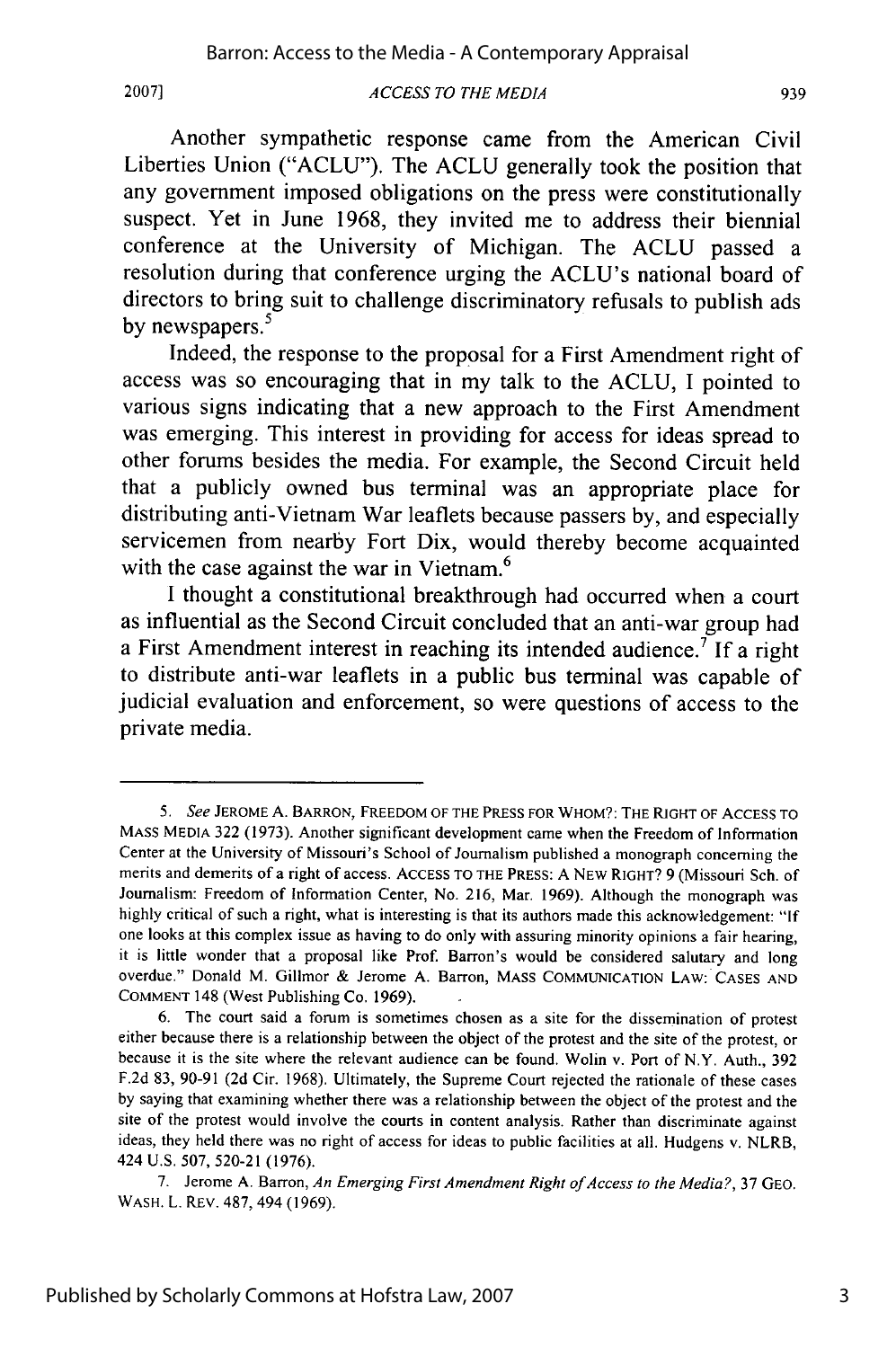An important access case soon made it clear that the Supreme Court of the United States thought otherwise. Two groups, the Democratic National Committee and a businessman's group opposing the Vietnam War sought to purchase time to present their viewpoints. The three major networks turned them down flat. The groups went to court and the case ultimately went to the Supreme Court of the United States. The case directly raised the issue whether the First Amendment itself could serve as a wellspring for a right of access. In 1973, in *Columbia Broadcasting System, Inc. v. Democratic National Committee,* Chief Justice Burger, speaking for the court, rejected the First Amendment-based access claims of those groups. $\frac{9}{9}$  The court exhibited a much less sympathetic attitude toward the right of access than had the *Red Lion* Court four years before. Furthermore, Chief Justice Burger declared that a right of access to broadcast journalism was not necessary because the fairness doctrine was available.<sup>10</sup> More fundamentally, Chief Justice Burger said: "For better or worse, editing is what editors are for; and editing is selection and choice of material."<sup>11</sup>

Justice Brennan joined by Justice Marshall dissented. Justice Brennan rejected the notion that the broadcast networks could deny access because they were private companies. On the contrary, he contended, "the governmentally created preferred status of broadcast licensees [and their] pervasive federal regulation" served to bring them "within the orbit of constitutional imperatives."<sup>12</sup>

I mention Justice Brennan's dissent in order to contrast it with an idea often found in the courts and the legal academy. This is the view that the First Amendment should be silent when the source of a restraint on expression is a private media company rather than the government.

## III. THE SUPREME COURT AND ACCESS TO THE PRESS

So far I have dealt with the broadcast media. The case, of course, that repudiated the idea that a right of access to the print media could be consistent with the First Amendment was *Miami Herald Publishing Co. v. Tornillo.13* In that case, the *Miami Herald,* the daily newspaper with the largest circulation in the state of Florida, refused to publish replies to

940

<sup>8.</sup> Columbia Broad. Sys., Inc. v. Democratic Nat'l Comm., 412 U.S. 94, 97-98 (1973).

<sup>9.</sup> *Id.* at 129-30.

<sup>10.</sup> *Id.* at 130-32.

<sup>11.</sup> *Id.* at 124.

<sup>12.</sup> *Id.* at 173 (Brennan, **J.,** dissenting).

<sup>13. 418</sup> U.S. 241 (1974).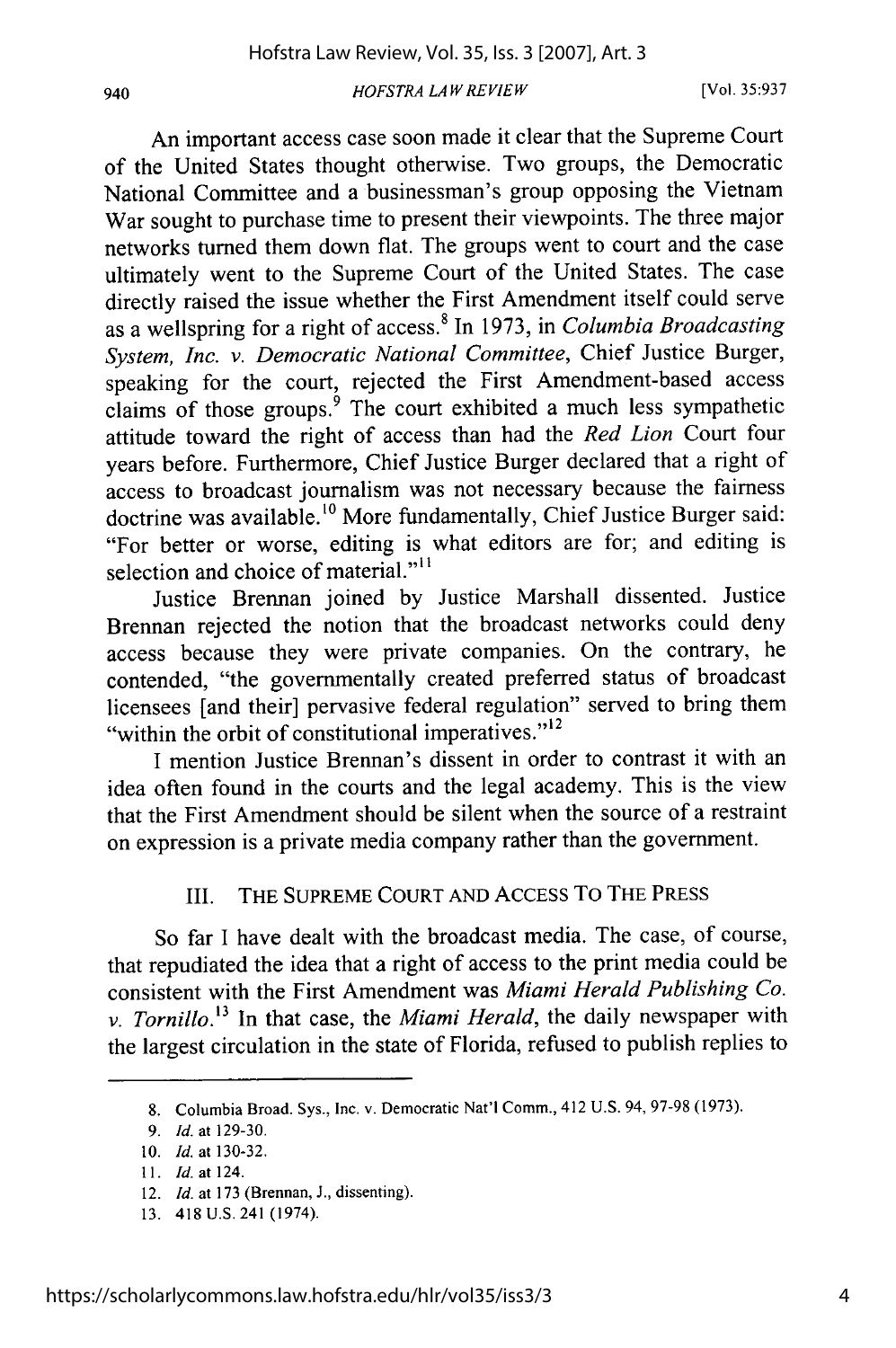#### *ACCESS TO THE MEDIA* **2007]** 941

editorials attacking the candidacy for the state legislature of Pat Tornillo, the head of the classroom teachers union in Dade county.14 The case was particularly attractive from an access point of view because it would not be necessary to persuade the court that the First Amendment itself afforded rights of access and reply. Florida actually had a right of reply statute dating back to the beginning of the twentieth century.<sup>15</sup> It was part of the Florida electoral code, part of Florida's famous government in the sunshine.

Pat Tornillo's lawyer, Tobias Simon, asked me to join him as counsel in seeking a right of reply for Pat Tornillo. Consequently, I argued the case on behalf of Pat Tornillo in the Supreme Court. We were mildly optimistic. To succeed, all that would be necessary would be to persuade the courts that a statute affording a right of access was permissible under the First Amendment. Such a position seemed eminently reasonable. Participants in public life had recently been given greater insulation from defamation liability than ever before.<sup>16</sup> This was done because encouragement of debate and criticism of government was what the First Amendment was all about. In *New York Times Co. v. Sullivan,* Justice Brennan said that the whole purpose of the First Amendment was to encourage uninhibited and robust debate.<sup>17</sup> Yet unfortunately, debate was not necessarily the result. I had written on this very point in my paper on access to the press.

But in fact the *[New York Times Co. v. Sullivan]* decision creates a new imbalance in the communications process. Purporting to deepen the constitutional guarantee of full expression, the actual effect of the decision is to perpetuate the freedom of a few in a manner adverse to the public interest in uninhibited debate. Unless the *Times* doctrine is deepened to require opportunities for the public figure to reply to a defamatory attack, the *Times* decision will merely serve to equip the press with some new and rather heavy artillery which can crush as well as stimulate debate. $18$ 

When the *Miami Herald* contended that the Florida right of reply statute violated the First Amendment, we defended the statute by pointing out that the debate that Justice Brennan had extolled in *New*

<sup>14.</sup> *Id.* at 243-44.

<sup>15.</sup> FLA. **STAT.** ANN. § 104.38 (repealed 1975).

<sup>16.</sup> *See* New York Times Co. v. Sullivan, 376 U.S. 254, 279-80 (1964) (requiring proof of "actual malice" for defamation liability).

<sup>17.</sup> *Id.* at 279.

<sup>18.</sup> Barron, *supra* note **1,** at 1657.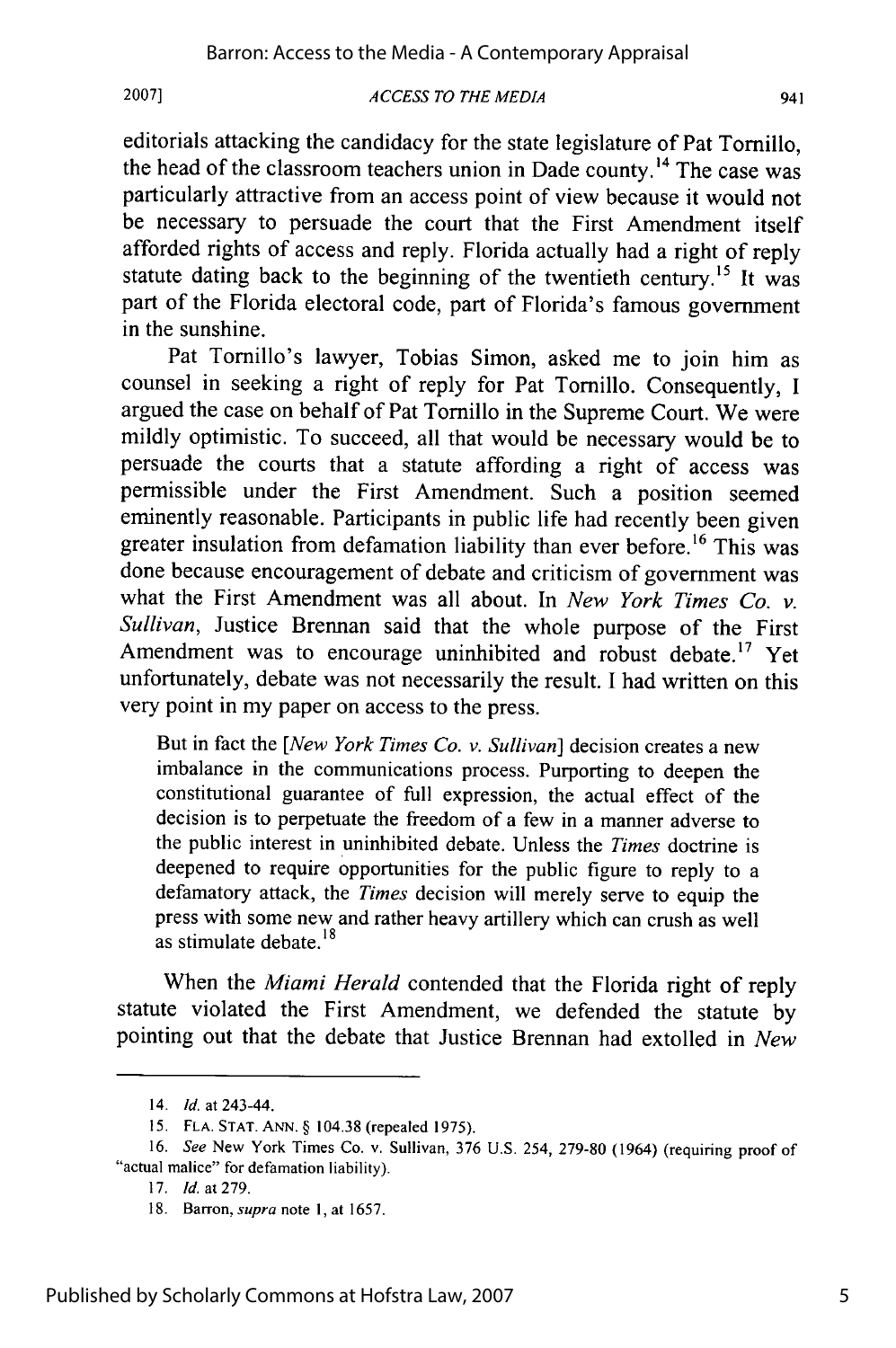942

*HOFSTRA LAW REVIEW*

*York Times Co. v. Sullivan* was implemented by the Florida right of reply statute.

The Supreme Court was not persuaded. It unanimously ruled that the Florida right of reply statute violated the First Amendment.<sup>19</sup> The *Tornillo* Court did not deny the existence and implications of the facts. Indeed, summarizing the nationwide pattern of concentration of ownership in the media, the Court observed: "The result of these vast changes has been to place in a few hands the power to inform the American people and shape public opinion."<sup>20</sup> Nonetheless, rights of access and reply were rejected. Why? The last part of the opinion again reflects the idea that "editing is what editors are for."<sup>21</sup> The Chief Justice declared that the "choice of material to go into a newspaper **...** and treatment of public issues and public officials" concerns editorial judgment, and government regulation of that judgment is inconsistent with the First Amendment.<sup>22</sup>

## IV. THE AFTERMATH OF *TORNILLO*

## *A. The Print Media-The Newspaper Press*

The immediate press response to *Tornillo* to some extent took me by surprise. In some ways, it served to mitigate the disappointment I experienced as a result of the Supreme Court's decision in *Tornillo* rejecting the access idea. The response of the press was one of soulsearching and self-examination. Many journalists around the country expressed the view that the *Miami Herald* should have voluntarily offered to afford a reply to Pat Tornillo to respond to the editorials it published attacking him.<sup>23</sup> They felt that the issue of fairness on the part of the press was not something that one should have to sue for. Newspapers appointed ombudsmen to review and assess their fairness and receptiveness to opposing views.

Another *post-Tornillo* development was the emergence of op-ed pages in many of the country's leading dailies.<sup>24</sup> Still another

<sup>19.</sup> *Tornillo,* 418 U.S. at 258.

<sup>20.</sup> *Id.* at 250.

<sup>21.</sup> *See* Chief Justice Burger's plurality opinion in Columbia Broad. Sys., Inc. v. Democratic Nat'l Comm., 412 U.S. 94, 124 (1973).

<sup>22.</sup> Tornillo, 418 U.S. at 258.

<sup>23.</sup> *See, e.g.,* Albert Shanker, Op-Ed., *Freedom of the Press Requires Responsibility in the Press,* N.Y. TIMES, July 7, 1974, at E7.

<sup>24.</sup> *See* Andrew Ciofalo, *Survey Probes Status of Op-Ed Journalism and Practices of Op-Ed*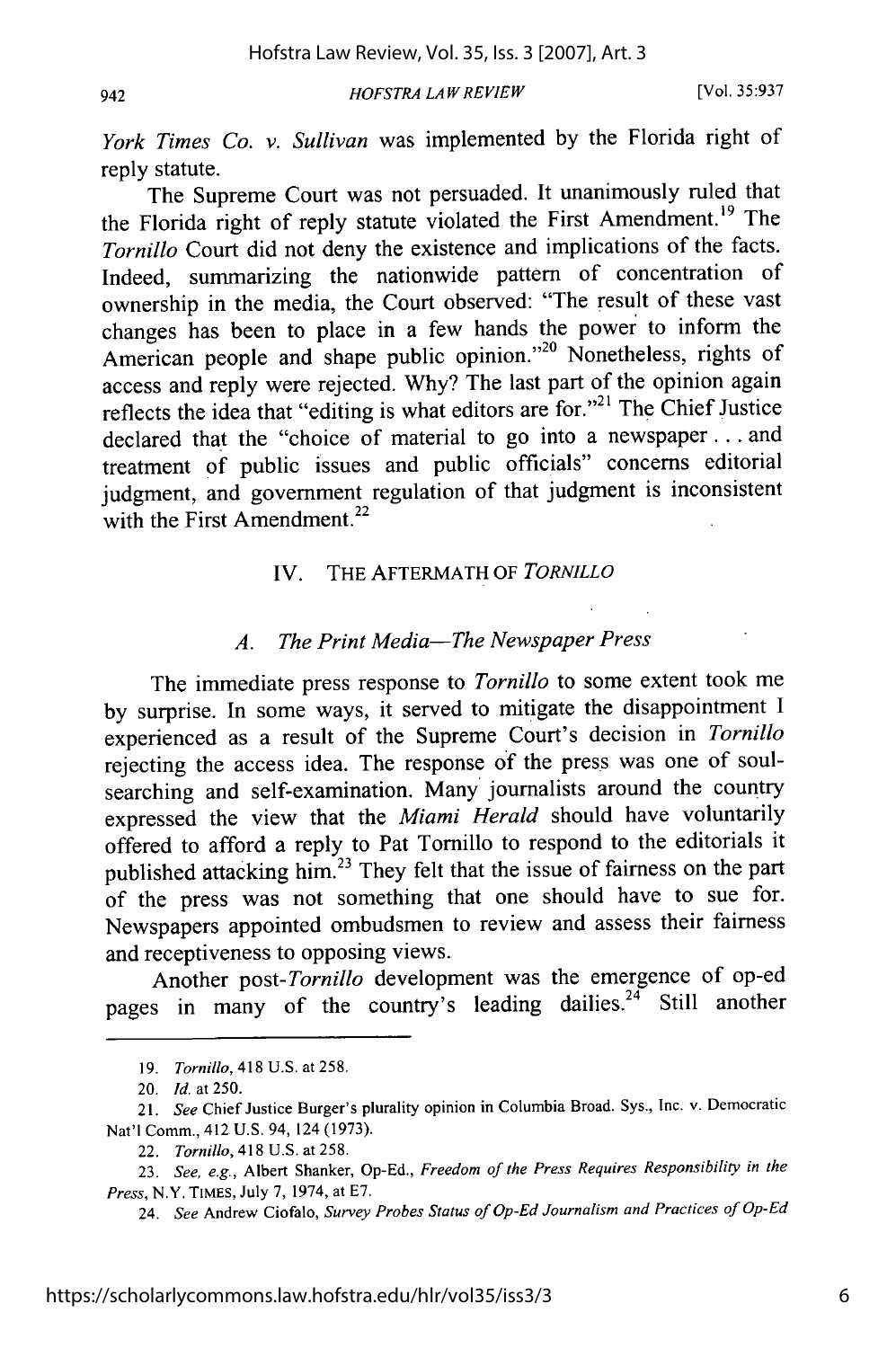#### *ACCESS TO THE MEDIA*

development, which in the years following *Tornillo* acquired a good deal of attention, was press councils.<sup>25</sup> Of these three developments---press ombudsmen, op-ed pages, and press councils—the one which I believe continues to be of significant importance today is the op-ed page.

## *B. The Electronic Media After* Tornillo

What impact did *Tornillo* and its rejection of a right of access to the press have on the electronic media? Many of the *amici* in *Tornillo* begged the court to overrule *Red Lion* and its affirmation of the fairness doctrine.26 The court did not oblige. In fact, the *Red Lion* decision was not even mentioned by the Supreme Court in *Tornillo* nor was the fairness doctrine or the personal attack rules which had been upheld in that case. Yet both of these remedies shared a certain kinship with the Florida right of reply law.

What the Supreme Court declined to do in 1974, the FCC cheerfully did in 1987. The FCC abolished the fairness doctrine.<sup>27</sup> In 2000, the corollary to the fairness doctrine-the personal attack rulesalso fell by the way.<sup>28</sup> The FCC rarely gave the fairness doctrine vigorous enforcement, yet the possibility of its enforcement was important. The very existence of the doctrine cautioned against excessive one-sidedness in the presentation of public affairs.

All that is left with respect to rights of reply and access in radio and television today is the rule affording political candidates "equal opportunities"<sup>29</sup> and the rule affording "reasonable access" to federal political candidates.<sup>30</sup> These are laws that afford rights of access and reply, but they are laws that benefit the politicians who enact them. It would be easy to disparage this situation. Politicians provide access and reply to themselves but to no one else. But in a media world owned by so few, these surviving rules are important. They assure that candidates for political parties who media owners do not support will still have a

*Editors,* 19 NEWSPAPER RES. J. 18, 19 (1998) ("While op-ed pages may have a long hidden history, they seemed to burst upon the editorial scene in 1970.").

<sup>25.</sup> *See, e.g.,* William B. Arthur, Letter to the Editor, *News Media's Protector,* N.Y. TIMES, Aug. **1,** 1974, at L28.

<sup>26.</sup> *See, e.g.,* Brief for National Broadcasting Co. as Amicus Curiae Supporting Appellant at 5, Miami Herald Publ'g Co. v. Tornillo, 418 U.S. 241 (1974) (No. 73-797).

<sup>27.</sup> Syracuse Peace Council, 2 F.C.C.R. 5043, 5057 (1987), *aff'd sub* nom. Syracuse Peace Council v. FCC, 867 F.2d 654, 665 (D.C. Cir. 1989).

<sup>28.</sup> Radio-Television News Dirs. Ass'n v. FCC, 229 F.3d 269, 272 (D.C. Cit. 2000).

<sup>29. 47</sup> U.S.C. § 315(a) (2000).

<sup>30.</sup> *Id.* § 312(a)(7).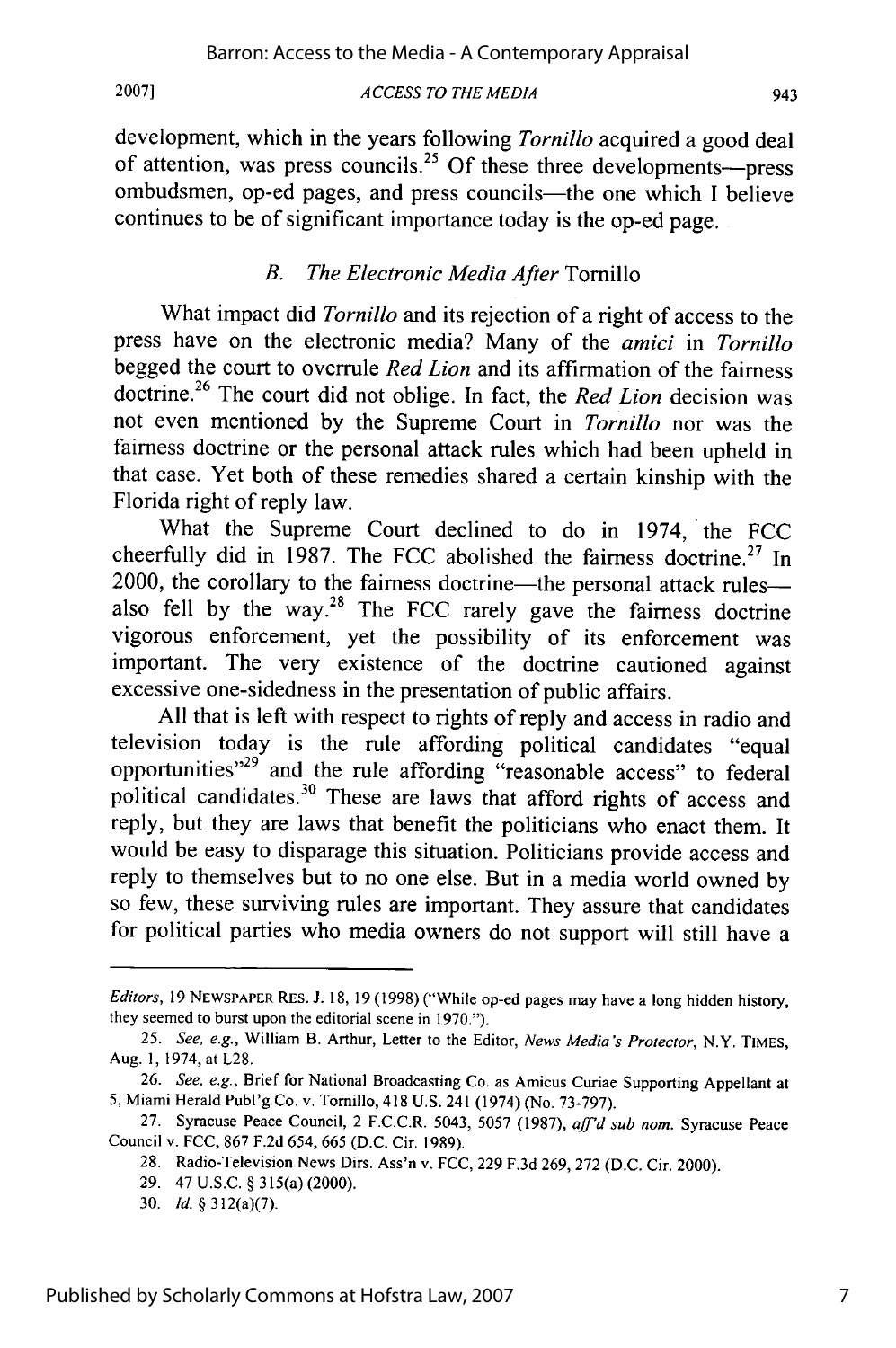voice. What should be disparaged is that the rest of us do not have equivalent remedies.

The battle about the fairness doctrine in radio and television, like the battle about access to the newspaper press, was a battle about a symbol. The idea was not that every issue presented had to be followed up with its opposite. It was the idea that a radio or television station had an obligation to the community with respect to the content they generated. That obligation was to provide the community it served with a roughly representative overview of the issues that beset its audience.

The feeling that Pat Tornillo should not have had to sue to secure a reply to the editorial attacks coming from the *Miami Herald* had its counterpart in electronic journalism as well. In his book, *The Good Guys, the Bad Guys and the First Amendment: Free Speech vs. Fairness in Broadcasting*,<sup>31</sup> one of the truly great men of American broadcast journalism, Fred Friendly, observed that NBC journalist Bill Monroe was once asked if testimony he had given opposing the fairness doctrine still represented his view. Fred Friendly recorded Monroe's answer:

"Hell, yes!" but then there was a pause and he added, "but we are never going to get rid of it until we do something about voluntary access .... We're almost arrogant about not letting viewers who disagree with us or think we made a big error have access to some kind of air time to rebut us."<sup>32</sup>

Fred Friendly was not a supporter of a right of access to the media, but he thought the press should be both free and fair. Another journalist whom I came to know and debate on the merits of the access idea was Ben Bagdikian. Bagdikian was a vigorous foe of a right of access to ideas.33 But one access argument struck a chord with him: the ever increasing concentration of ownership of the media. Indeed, he wrote a book documenting with great force and with an avalanche of data the ever increasing concentration of ownership in the media.<sup>34</sup> Legal writers sometimes speak of the press as if it is a single entity. But there is a difference between those who own the press and those who write for it. Ben Bagdikian exemplified that distinction.

**<sup>31.</sup>** FRED W. FRIENDLY, THE **GOOD** Guys, THE BAD GUYS **AND** THE FIRST **AMENDMENT:** FREE **SPEECH** VS. **FAIRNESS IN BROADCASTING** (1976).

<sup>32.</sup> *Id.* at 223-24.

<sup>33.</sup> Ben Bagdikan, *Right of Access: A Modest Proposal,* <sup>8</sup>**COLUM.** JOURNALISM REV. 10 (1969).

<sup>34.</sup> **BEN** H. **BAGDIKIAN,** THE **MEDIA MONOPOLY** 4-22 (1983) [hereinafter **BAGDIKIAN, MEDIA];** *see also* **BEN** H. BAGDIKIAN, THE **NEW MEDIA** MONOPOLY **1-6** (2004).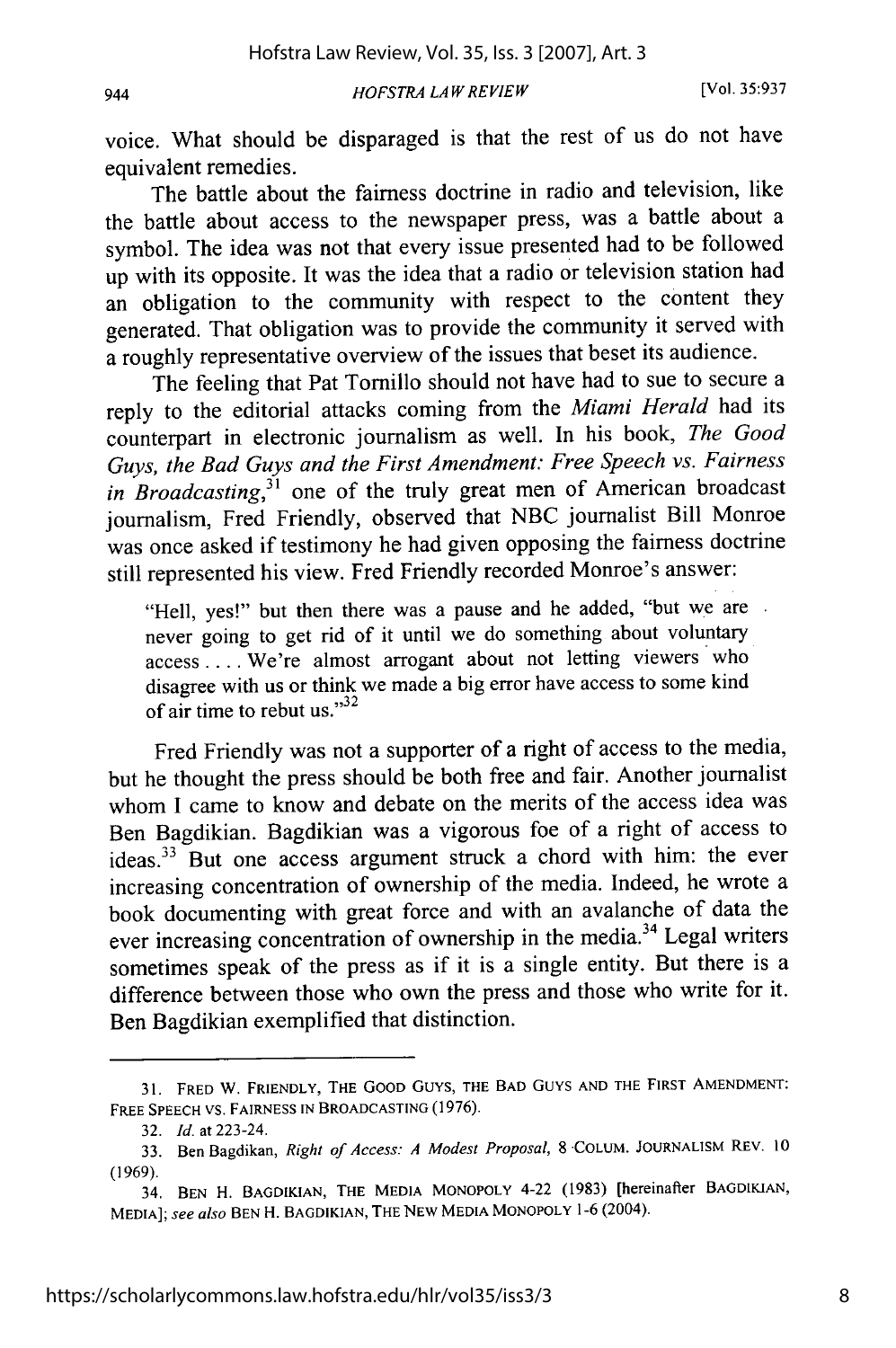#### *ACCESS TO THE MEDIA*

## V. THE FUTURE OF ACCESS TO THE MEDIA

There is a question that doubtless many of you have. I have it too. In the media world of today, is there still a need for access to the media? When I first started thinking about this issue, the media world in the United States was very different than it is today. The major television networks and the daily newspapers had an influence on and a dominance over the opinion process that they do not have today. These television networks and newspaper chains once operated as the gatekeepers to the opinion process. They are still powerful and influential, but the rise of the Internet has shrunk their domain.

In the foregoing account I have described the rise and fall of the legal architecture that once promised to resolve the problem of access to the media.<sup>35</sup> Rights of access to the media were proposed as a counterweight to the dominance of a romantic conception of freedom of expression in this country.<sup>36</sup> This was the concept that there was a selfexecuting marketplace of ideas that was freely accessible to speakers. The marketplace of ideas metaphor is less accepted today, but the same "inequality in the power to communicate ideas," $37$  which existed forty years ago with regard to the established traditional major media, still exists. In some respects, the situation is somewhat worse. Although global media conglomerates have vast communicating power that dwarfs all competitors, in the United States much of the legal architecture which might have ameliorated this situation has either been repealed or struck down.

I propose now to look at what I call the major traditional mediathe newspaper press, broadcasting and cable-and their present day response to the problem of access to the media. I will then consider the extent to which the Internet remedies the problem of access, the hope the Internet presents and the dangers it confronts.

## *A. The Newspaper Press*

When I first thought about the problem of access to newspapers, I thought a principal problem was that the majority of newspapers were owned by just a few chains. For many years the pattern of independent newspapers being acquired by great national chains simply intensified.<sup>38</sup>

<sup>35.</sup> *See supra* notes 4-34 and accompanying text.

<sup>36.</sup> Barron, *supra* note **1,** at 1641.

<sup>37.</sup> *Id.* at 1647.

<sup>38.</sup> *See* **BAGDIKIAN, MEDIA,** supra note 34, at 8-9.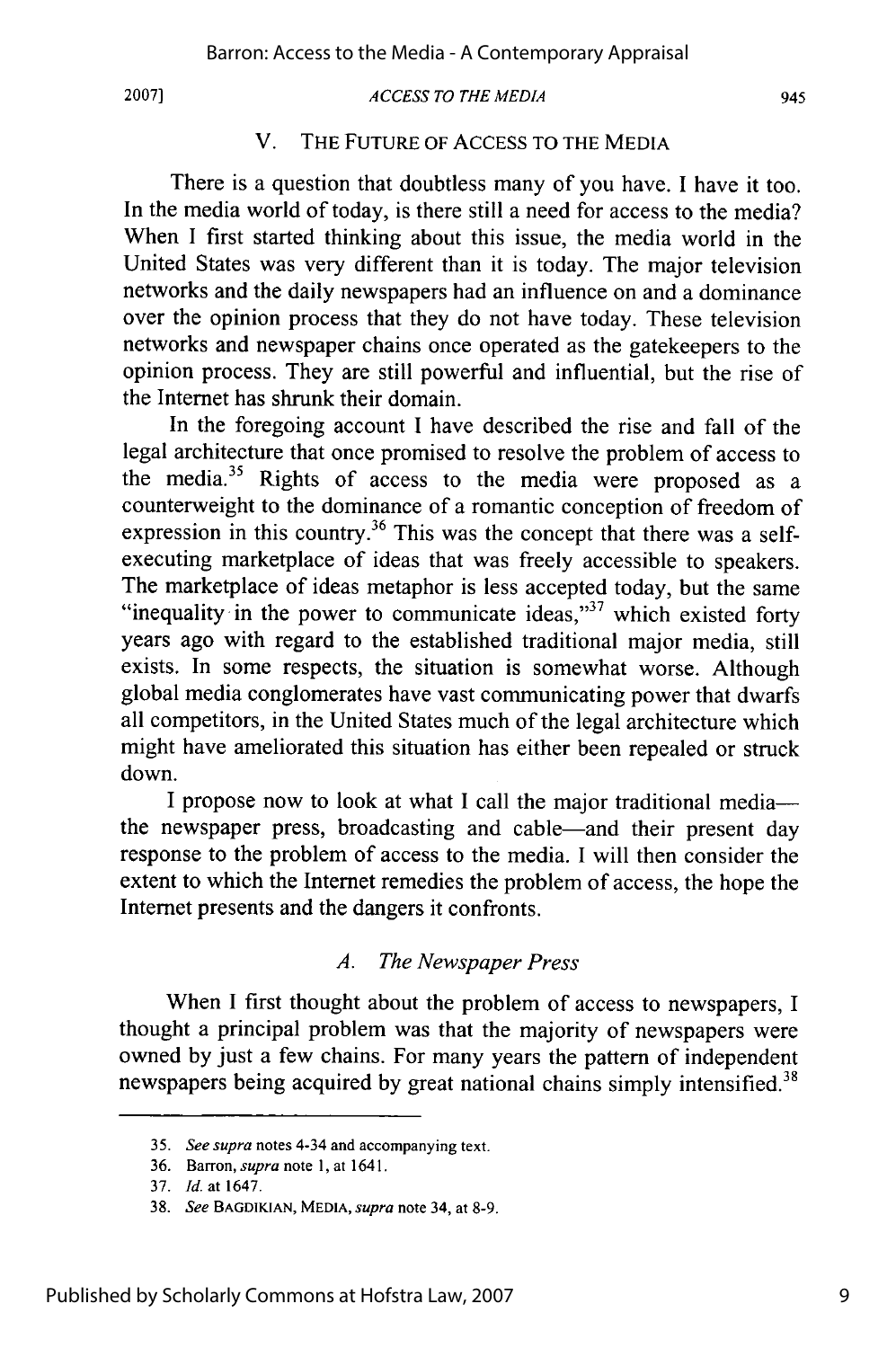But recently a possible counter-trend has appeared on the American daily newspaper landscape. In some cities, local interests and individuals seek to buy the local daily newspaper currently owned **by** a chain.39 **Why?** To be sure that local issues and local concerns will be the focal point of the local daily. Moreover, the newspaper chains in some instances are themselves breaking up. The vaunted economies of scale which were supposed, both in broadcasting and in the newspaper press, to produce greater resources for informing the public have resulted in less not more resources put into local and national news and issues.

The current troubles experienced **by** the newspaper chain owned **by** the Tribune Co. illustrate both of these phenomena. The protests against personnel cuts and moves for local ownership constitute a protest against

<sup>39.</sup> In Los Angeles, three billionaires who would like to see local control of the *Los Angeles Times* expressed interest in buying it. The *Los Angeles Times* is owned by the Tribune Co., a newspaper chain based in Chicago, which owns eleven daily newspapers including some with such distinguished reputations as the *Chicago Tribune,* the *Hartford Courant* and the *Baltimore Sun.* The *Los Angeles Times* and its parent, the Tribune Co., have been engaged in a struggle. Issues of conflict involve orders to cut staff and disagreement "between centralized control from Chicago and local control in Los Angeles." Katharine Q. Seelye & Jennifer Steinhauer, *At* Los Angeles Times, *A Civil Executive Rebellion,* N.Y. TIMES, Sept. 21, 2006, at **Cl.** The potential *Los Angeles Times* purchasers were David Geffen, Eli Broad and Ronald Burkle. One of the three, David Geffen, said he was prepared to put "hundreds of millions of dollars into [the paper]" to improve the newspaper's flawed local coverage. Geffen said his goal would be to give much greater coverage to matters of local interest to the residents of Los Angeles. *Id.*

It has also been reported that Eli Broad and Ronald Burkle had submitted a bid to buy the Tribune Co. in its entirety. All three billionaires have indicated that they are interested in buying the *Los Angeles Times* because of its status as a local institution rather than solely for financial gain. Sharon Waxman, *Two Billionaires Offer to Acquire the Tribune Company,* N.Y. TIMES, Nov. 9, 2006, at C4. Despite their bid for the Tribune Co., some analysts suggest that Broad and Burkle were still *mainly* interested in acquiring the *Los Angeles Times. See id.*

Other daily newspapers presently owned by non-local companies are possible targets for purchase by local ownerships. Illustrative is a move by a group headed by Ted Venetoulis, former Baltimore community newspaper owner and politician, to purchase the *Baltimore Sun.* He says he wants to restore the *Sun's* reputation for "quality and broadness." Frank Ahrens, Sun *Joins* a *Growing List of Papers that Investors Aim to Take Private,* WASH. POST, Oct. 27, 2006, at **DI.** There are similar efforts with respect to the *Boston Globe,* which is owned by the New York Times Co. and the *Hartford Courant,* which like the *Sun,* is owned by the Tribune Co. *See id.*

Still another possible buyer for the Tribune Co. is Maurice Greenberg, former Chairman of AIG (American Insurance Group) who has twenty billion dollars at his disposal. *See* Andrew Ross Sorkin, *Ex-Chairman of Insurer May Bid for Tribune,* N.Y. TIMES, Nov. 13, 2006, at **CI.** Some media experts are critical of the foregoing developments. Edward Wasserman, a journalism professor at Washington and Lee University, expresses skepticism. The potential buyers claim to not be interested "in making money" or in "interfer[ing] in the editorial process." Professor Wasserman asks: "[W]hat exactly is the deal here?" David Carr, *Dubious Mix: Rich Suitors, Ailing Papers,* N.Y. TIMES, Nov. 13, 2006, at **Cl.** A Chicago real estate magnate bought the Tribune Company for \$8.2 billion. *See* Chris Zappone, *Zell Buys Tribune Co.,* CNN MONEY, Apr. 3, 2007, http://money.cnn.com/2007/04/02/news/companies/tribune\_zell/index.htm.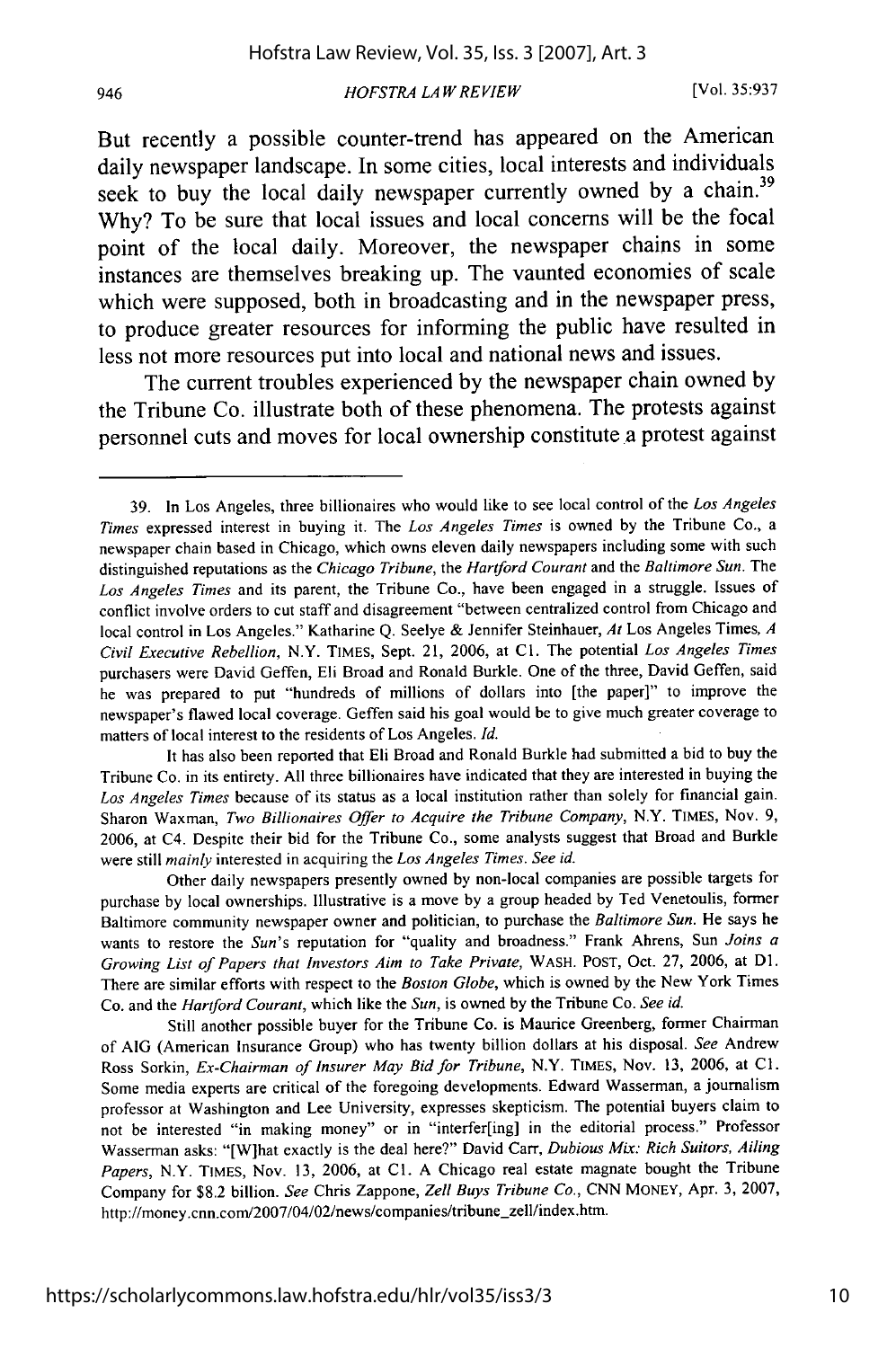#### *ACCESS TO THE MEDIA* **2007]** 947

the homogenization of news. In a sense, they also demonstrate a hunger for local access-for discussion of local news, local controversies and local public affairs.

Chain newspapers, and the newspaper industry in general, are beset with problems. A declining readership, the disappearance of the younger subscriber, and the advertising pull of the Web all serve to limit the future capacity or ability of the newspaper to generate the circulation and the revenues of the past.

There are of course a few American daily newspapers which serve as national newspapers. These still have great influence. Television commentators and reporters often candidly base their sound bites on stories they have just read in these newspapers. Experts are put on TV shows to comment on the news events of the day. But often what they have to say has been formed by their reaction to the presentation of news and opinion by newspapers of influence.

But in many parts of the country daily newspapers, rather than dominating the opinion process, have abandoned it. If that is so, one can certainly understand why. At least as far as international and national news are concerned, the news that is found in the morning daily is stale. The public are sated either by the cable news networks such as CNN, MSNBC, and FOX News, or by the local TV news and network TV news. By the time the morning paper comes, those interested in news are way ahead of the morning paper by virtue of television and the Internet.

There is less self-examination by the press now than there was, say, in the ten- or fifteen-year period that followed *Tornillo.* There are good reasons for this. When your very life is threatened, the threats to one's soul easily can become eclipsed. Veteran newspaper editor John Carroll has recently summed it up: "[w]ith the advent of the Web, our rotary presses, those massive machines that once conferred near-monopolies on their owners, are looking more and more like the last steam engine." $40$ John Carroll makes the further point that the primary allegiance of many corporate newspaper owners today is to serve their shareholders rather than their readers. 41 The reality of declining circulations has moved questions of access far from the forefront of major press concerns.

11

<sup>40.</sup> John S. Carroll, *What Will Become of Newspapers?,* Speech at the Annual Meeting of the American Society of Newspaper Editors (Apr. 26, 2006), at 3, *available at* http://www.ksg.harvard.edu/presspol/news\_events/news\_archive/2006/last\_call\_carroll.pdf (published by the Joan Shorenstein Center on the Press, Politics and Public Policy, Kennedy School of Government, Harvard University).

*<sup>41.</sup> Id.* at 3-4.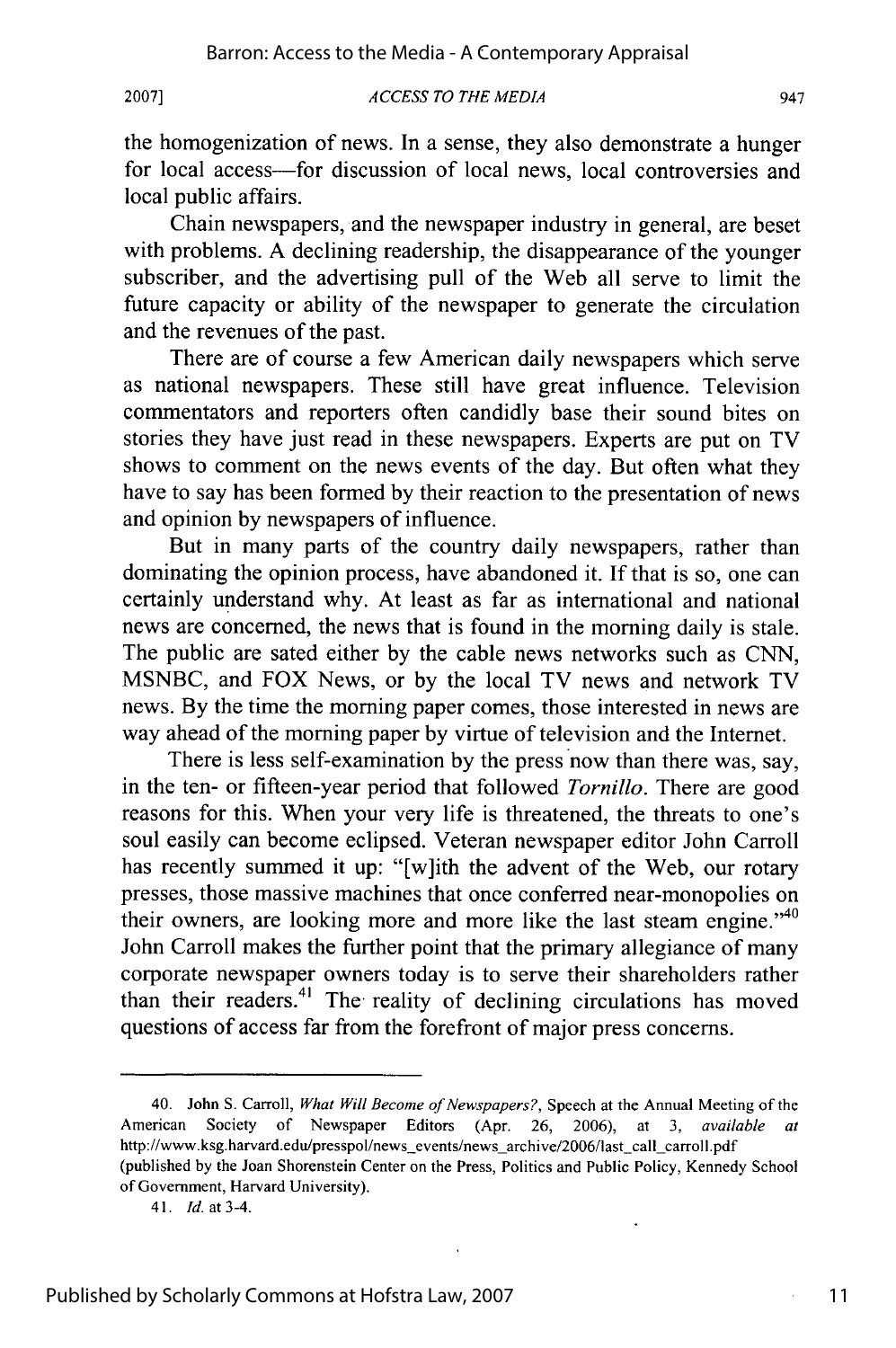#### *B. Broadcasting: Radio and Television*

Let us look at the situation of radio. Today radio comes to us in many forms-AM, FM, and satellite radio. Radio has more outlets than could have been dreamed of when the first broadcast legislation was enacted. Many of you will remember that it was this new wealth of channel capacity, not only in radio itself but in cable and satellite television, that was used as an argument for the abolition of rights of access and reply. It was successfully argued that because technology has made possible this abundance of outlets, there is, therefore, no need for rules to assure access to ideas and debate.<sup>42</sup> Surely, given radio's many voices, the public would be informed of the issues of the day. It has not worked out that way. V.S. Naipaul titled one of his books *Among the Believers.43* That is how I would describe radio today. Those who already agree with Fox News or Air America are tuned to it. Opposite points of view do not reach either audience.

On this point, it is rare to find a lament for the fairness doctrine in mainstream journalism. But a couple of years ago Paul Krugman, in an op-ed piece in the *New York Times,* provided one: "[t]he 'fairness doctrine' forced broadcast media to give comparable representation to opposing points of view."<sup>44</sup> I agree that the fairness doctrine rendered valuable service, but I would put it somewhat differently. I think responsibility, not compulsion, was at work. The fairness doctrine caused broadcasters to have a sense of responsibility that they should on occasion present both sides of an issue. That sentiment flowed from the existence of the doctrine rather than from its enforcement. Opponents of a right of access and of kindred doctrines like the fairness doctrine have focused too much on their capacity for enforcement and too little on the beneficial results that flowed from their very existence. Would we characterize radio today as a place where debate and discussion abound? I think we would not. I think one would say that instead radio is a forum which only in its entirety presents diverse views. Otherwise, monologue abounds.

## *C. What Is the Situation in Broadcast Television?*

The lock on the national audience that the television networks once had is no more. A friend of mine who is an executive of one of these still

<sup>42.</sup> See, e.g., Syracuse Peace Council v. FCC, 867 F.2d 654, 656 (D.C. Cir. 1989).

<sup>43.</sup> V.S. **NAIPAUL,** AMONG THE BELIEVERS: **AN ISLAMIC JOURNEY** (1981).

<sup>44.</sup> Paul Krugman, Op-Ed., *In Media Res,* N.Y. **TIMES,** Nov. 29, 2002, at A39.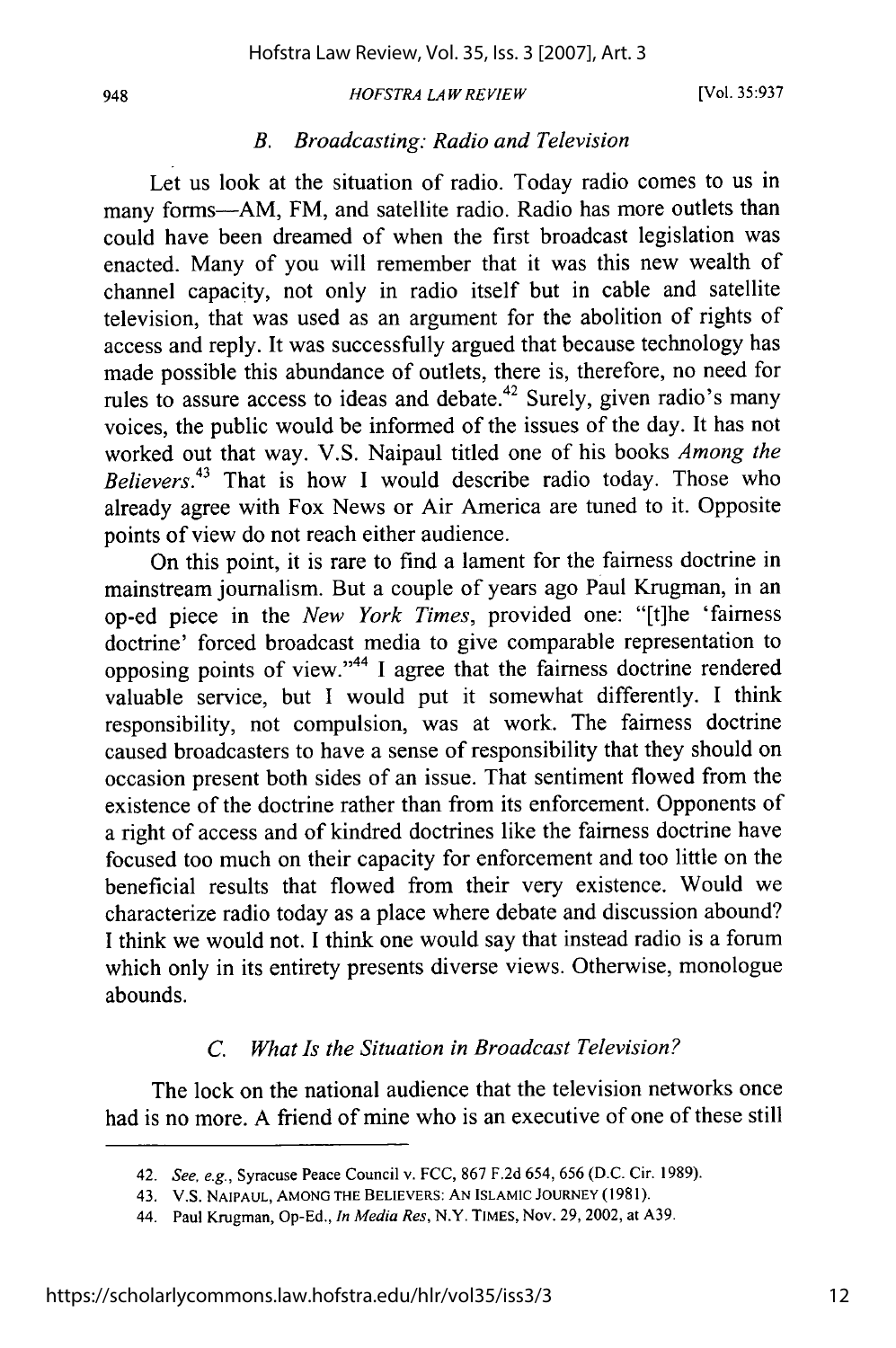#### *ACCESS TO THE MEDIA*

significant but weakened networks said to me sadly not too long ago, ''we are a broken business." What broke them? The rise of cable television and the subsequent rise of satellite television both contributed mightily to the shrinking of the network television audience.<sup>45</sup> The illness that has eaten away at the network television audience-as this audience knows more than most—is fragmentation.<sup>46</sup> Viewers can no longer be promised to a television advertiser on the scale that was the case in the past. The multi-channel capacity of cable and the hundreds of channels available on satellite has changed all that. "Must-carry" provisions have stopped the bleeding only slightly.47 But it is important to bear in mind that although the network audiences have shrunk, they have not disappeared. Their audience is still important.

It is also important to recognize that the Internet has provided an access avenue to television. Television tells us: "Send us your e-mails. We want to know what you are thinking." They may be more interested in counting viewers for their advertisers than in what you are thinking. But you do have an opportunity to tell them—and to do so easily.

## *D. Cable Television-A Success For Access*

There is not much on the television landscape to encourage advocates of access, but cable television is a bright spot for public access. Congress has authorized local franchise authorities to require cable operators to set aside public access educational and governmental channels. These local franchising authorities are given discretion. They do not have to require the cable operator to have a public access channel, but many localities have required them.<sup>48</sup> The cable operator is prohibited by law from exercising any editorial control over public access channels except in the case of obscene material.<sup>49</sup>

These public access channels on cable are found throughout the country. Their channel capacity is usually open on a first-come first-

<sup>45.</sup> *See* **ANNUAL** ASSESSMENT OF THE **STATUS** OF **COMPETITION IN** THE MARKET FOR THE DELIVERY OF **VIDEO** PROGRAMMING, 2003 REPORT, 19 F.C.C.R. 1606, 1669 (2004).

<sup>46.</sup> *See* James G. Webster, *Beneath the Veneer of Fragmentation: Television Audience Polarization in a Multichannel World,* 55 J. **COMM.** 366, 367-69 (2005).

<sup>47.</sup> *See* Rob Frieden, *Analog and Digital Must-Carry Obligations of Cable and Satellite Television Operators in the United States,* 15 **MEDIA** L. & POL'Y 230, 232-34 (2006).

<sup>48. 47</sup> U.S.C. § 53 1(b) (2000). For a discussion of public access channels, see Jerome A. Barron, *The Electronic Media and the Flight from First Amendment Doctrine: Justice Breyer's New Balancing Approach,* 31 U. MICH. J.L. REFORM 817, 852-853, 860-61, 870-72 (1998).

<sup>49. 47</sup> U.S.C. § 531(e) (2000).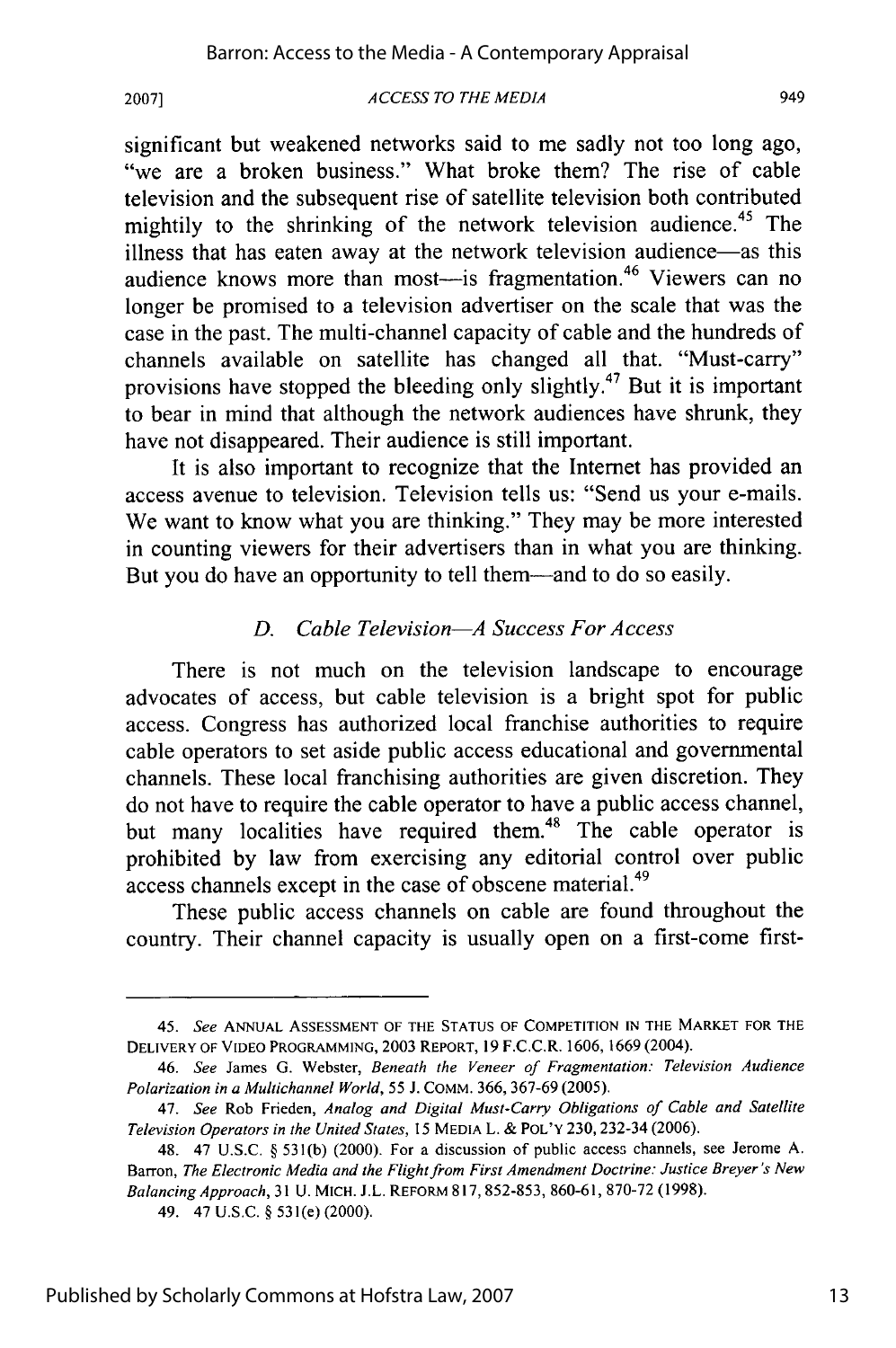#### **<sup>950</sup>** *HOFS TRA LA W RE VIEW* [Vol. **35:937**

served basis.<sup>50</sup> These channels are usually underfunded. Their programming sometimes lacks the professionalism of commercial television. Public access cable can even be wacky, as portrayed in the movie *Wayne's World*.<sup>51</sup> But they fill a void for the communities they serve. Often these public access channels are run by non-profits who offer the organizations using these channels help with staffing, lighting, and even programming. Public access channels are hardly the most widely watched channels on cable. But cable television is presently the only television arena where public access exists and where it exists by law.

## VI. CONCLUSION: THE RISE OF THE INTERNET

I wrote about the need for access to the press forty years ago. Is the situation with respect to access to the dominant media improved? I think it is improved, but the improvement has largely come from without, not from within. The harsh truth stated by. that acerbic journalist, A.J. Liebling—"Freedom of the press is guaranteed only to those who own one"-still has bite.<sup>52</sup> But the rise of the Worldwide Web has given an opportunity for individual exercise of free speech that did not exist when I first wrote. Technology has done for access what law refused to do.

Today individual access is possible on a scale that was unfathomable forty years ago. The Internet, whose very mode is access, has transformed our world. As we all know, what happens on the Web travels to the traditional media and provides a kind of indirect access to those media. Almost thirty-five years ago Justice Brennan wrote: "the First Amendment must therefore safeguard not only the right of the public to *hear* debate, but also the right of individuals to *participate* in that debate and to attempt to persuade others to their points of view." $53$ The individual participation in debate that a right of access to the media was intended to provide has, to some extent, been provided by the rise of the Internet.

<sup>50.</sup> Thomas W. Hazlett & George Bittlingmayer, *The Political Economy of Cable "Open Access,'"* 2003 STAN. TECH. L. REV. 4, 63 (referencing the FCC's policy of "leased access" as described by former FCC General Counsel, Henry Geller), *available at* http://stlr.stanford.edu/ STLR/Articles/03\_STLR\_4/.

<sup>51.</sup> WAYNE'S WORLD (Paramount Pictures 1992).

<sup>52.</sup> *See* A.J. Liebling, *The* Wayward *Press:* Do You *Belong in Journalism?,* NEW YORKER, May 14, 1960, at 105, 109.

<sup>53.</sup> Columbia Broad. Sys., Inc. v. Democratic Nat'l Comm., 412 U.S. 94, 193 (1973) (Brennan, **J.,** dissenting).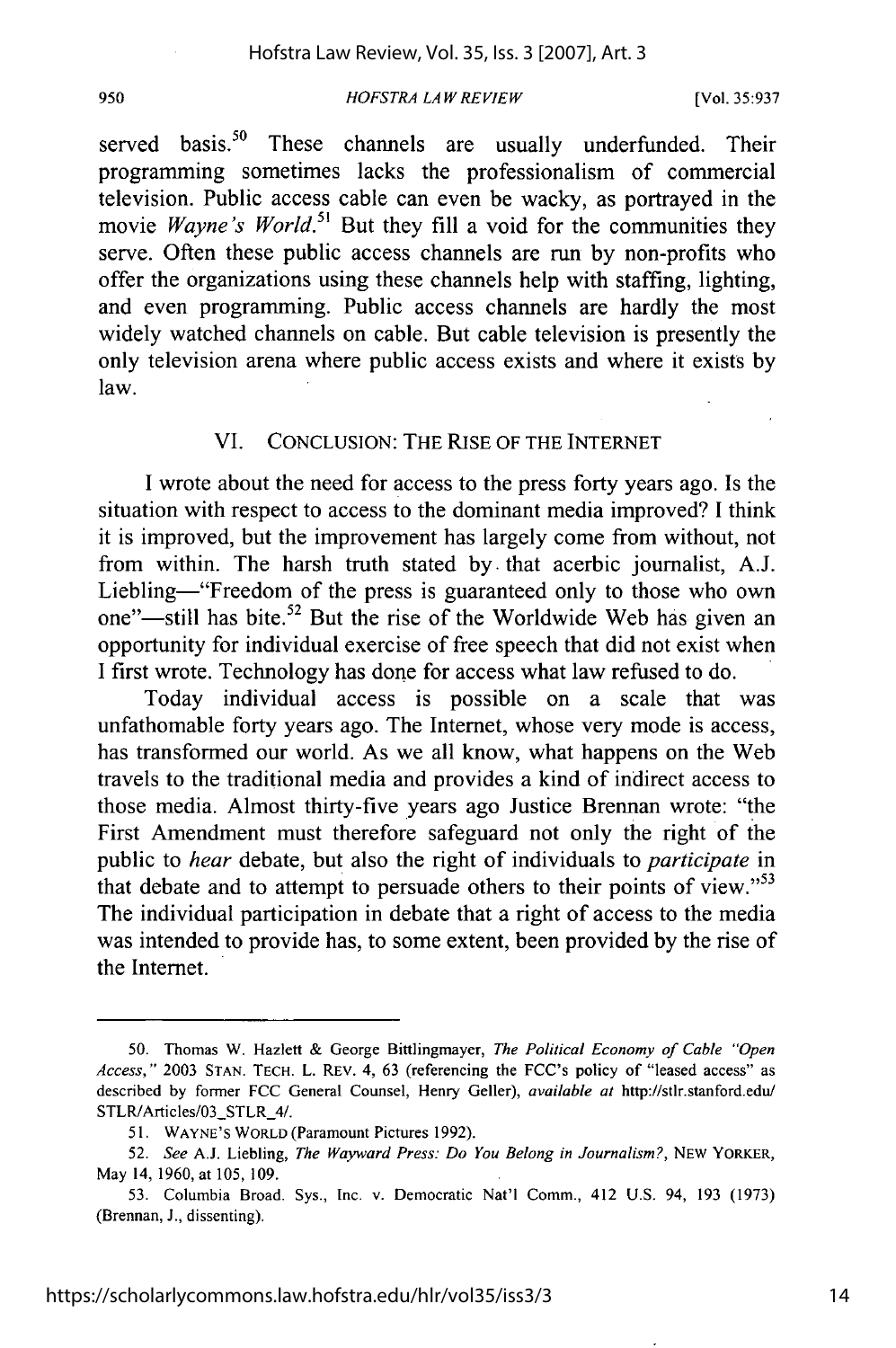#### *ACCESS TO THE MEDIA*

The rise of the Web is generally considered to be the cause of the decline of the newspaper press, but it may prove to be its rescuer. There is considerable potential in the revenue stream that may yet flow from the online properties that newspapers now own. There is also an access dimension to all this. The ability of newspaper readers to email the newspapers with their views, criticisms and opinions provides them with a participatory forum which the old print media institution, the letters to the editor column, cannot match. Interactive access is now a reality.

Have the problems wrought by concentration of ownership in the media been redressed by the advent of the Web? To some extent the aspirations of those of us who have advocated access for individuals in the opinion process have finally been realized in the Internet. That individual access should thrive on the Web is understandable. The freedom of speech component of the First Amendment is at last given a voice. Freedom of speech arguably has a chance of being effectively realized. The media world can no longer be described as consisting of those who speak and those who are spoken to. Potentially, the opinion process no longer belongs just to the fourth estate-it belongs to everyone. Technology in this view has made individual access and participation in the life of ideas a reality.

Armies of bloggers express opinions that are far outside the conventional set of opinions, which are often still the necessary tickets for access to television or the daily newspapers. Yet although there are armies of bloggers, their audiences do not begin to rival those of the beleaguered television networks. As Les Moonves, Chief Executive of CBS, put it recently, speaking of the television industry he loves: "If you want 30 million people, you can't get that anywhere else [but television] .... Television will hold, and the Internet will augment what we do."<sup>54</sup>

The search engines-Google, Yahoo and Ask.com-make it possible for these bloggers to be accessed and to have influence.<sup>55</sup> At the same time we have to realize that unlike television, which reaches virtually the whole of society, the Internet reaches only a part. There are barriers to Internet access. There is a digital divide. Millions of our citizens do not have a personal computer; they do not surf the Web.

<sup>54.</sup> Geraldine Fabrikant & Bill Carter, *A* Tortoise Savors the *Lead: But the Race Isn* **'t** *Over at CBS,* N.Y. TIMES, Sept. 12, 2006, at **C1.**

*<sup>55.</sup> See,* e.g., Katie Hafner, *Like Yahoo, Google Adds Customized Search Engine,* N.Y. TIMES, Oct. 24, 2006, at C3 (new tool allows Web site and blog owners to choose and rank pages in their index, making their sites more accessible to visitors).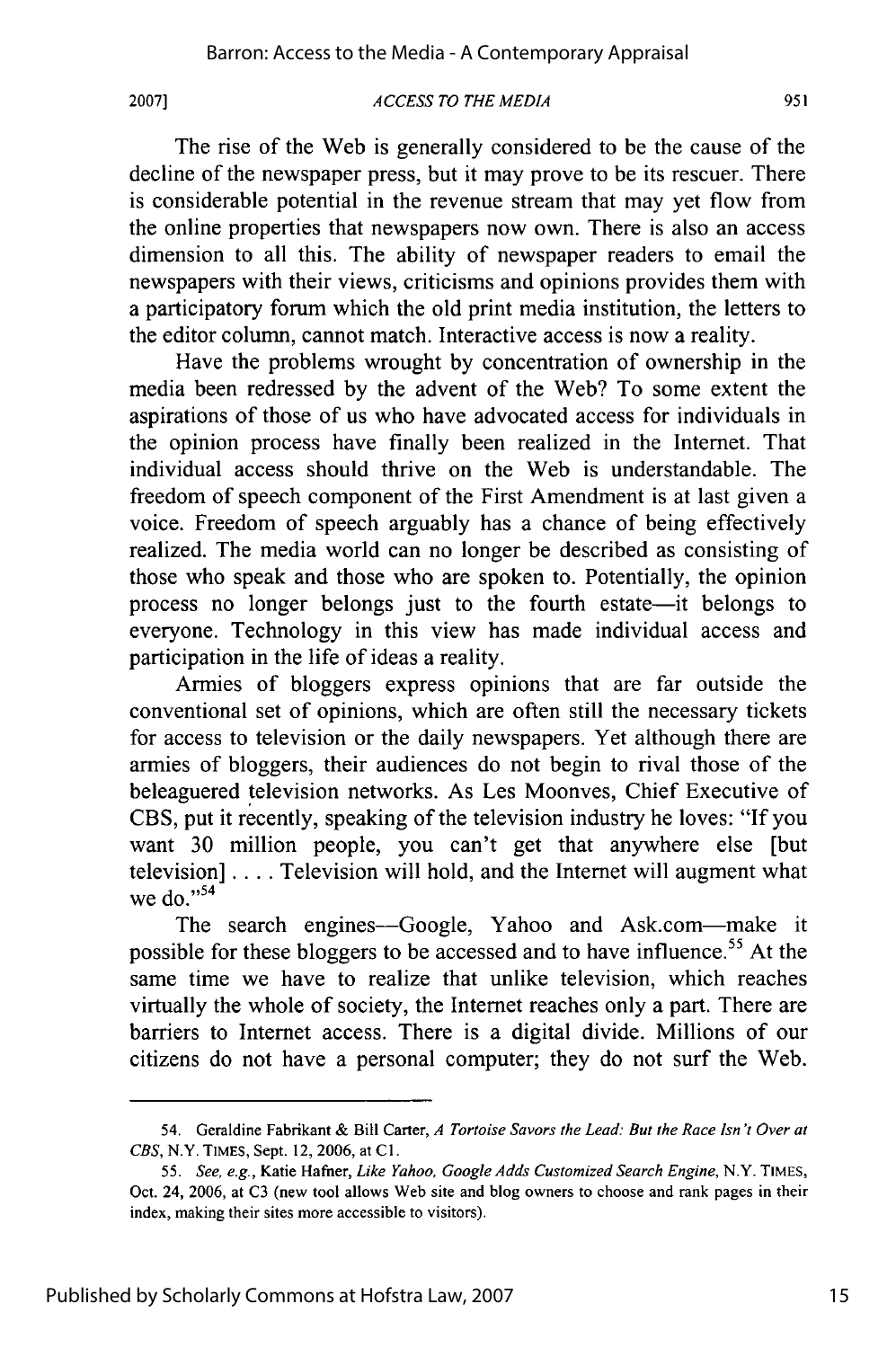They do not have the means or the educational training to access the Web. This digital divide springs from two sources. One is a generational divide. There is an older print-oriented generation for whom the Internet is foreign and intimidating. Then there is an economic and educational divide.

There is also an additional problem—a steadily building pressure to censor the Internet.<sup>56</sup> As a few Internet service providers and search engines become the major platforms and tools for the dissemination of content, pressures on them to censor and to deny access are likely to become ever more intense. So far the Internet remains largely free. But there have been some domestic and international encounters between government and the cause of a free Internet that are troubling. For example, there was the alarming subpoena from the United States Department of Justice requesting data from Google concerning its users.<sup>57</sup> Internationally, the compliant response of Rupert Murdoch's STAR TV channel in 2001 to pressures from the Chinese government was disturbing.<sup>58</sup> More recently, there are the unhappy censorship experiences of United States Internet companies such as Google and Yahoo! with the Chinese government.<sup>59</sup>

58. In December 2001, Rupert Murdoch's News Corporation was given permission to operate a cable channel in China. In the past, Murdoch's Star TV had only been allowed to broadcast to tourists, expatriates, and tourist hotels. News Corporation spokesman, Wang Yukui, announced that there would be no news on the new cable service. Wang Yukui declared: "If you call this selfcensorship, then of course we're doing a kind of self-censorship." *Murdoch Wins China Cable TV Deal,* BBC NEWS, Dec. 20, 2001, http://news.bbc.co.uk./2/hi/entertainment/1721160.stm. In 1994, STAR TV's satellite service had stopped offering the BBC International News Service to its subscribers in China because of a BBC program carried by the Star satellite network which angered Chinese authorities. *Id.* The program was a negative portrayal of the late Chinese Communist leader, Mao Zedong. *Id.* The decision to remove BBC to placate the Chinese authorities was widely criticized around the world. *Id.*

59. Google now operates in China but rather than consent to Chinese government censorship as MSN and Yahoo! have, Google has reduced its offerings in China. Google's Chinese subscribers will not receive "email, blogging or social-networking services." *Here Be Dragons, supra* note 57, at 59. However, Google has consented that its news service "will contain only [Chinese]

*<sup>56.</sup> See, e.g.,* Tom Zeller, Jr., *A Slippery Slope of Censorship at You Tube,* N.Y. TIMES, Oct. 9, 2006, at C5.

<sup>57.</sup> The United States government sought information from Yahoo!, MSN, AOL and Google "in order to examine the effectiveness of software filters to block pornography" in connection with a Supreme Court case dealing with pornography on the Internet. *Here Be Dragons: Google Enters the Chinese Market, Practising Enlightened Self-Censorship,* ECONOMIST, Jan. 28, 2006, at 59, 59. Yahoo, MSN, and AOL complied with the government's request; Google did not. *Id.* at 59-60. In January 2006, the United States Department of Justice brought suit against Google in order to make it respond to a subpoena seeking "more than [one million] [W]eb addresses and a week['s] worth of all users' searches." *Id.* at 59. But the United States government did not demand information that "would identify individual users." *Id.*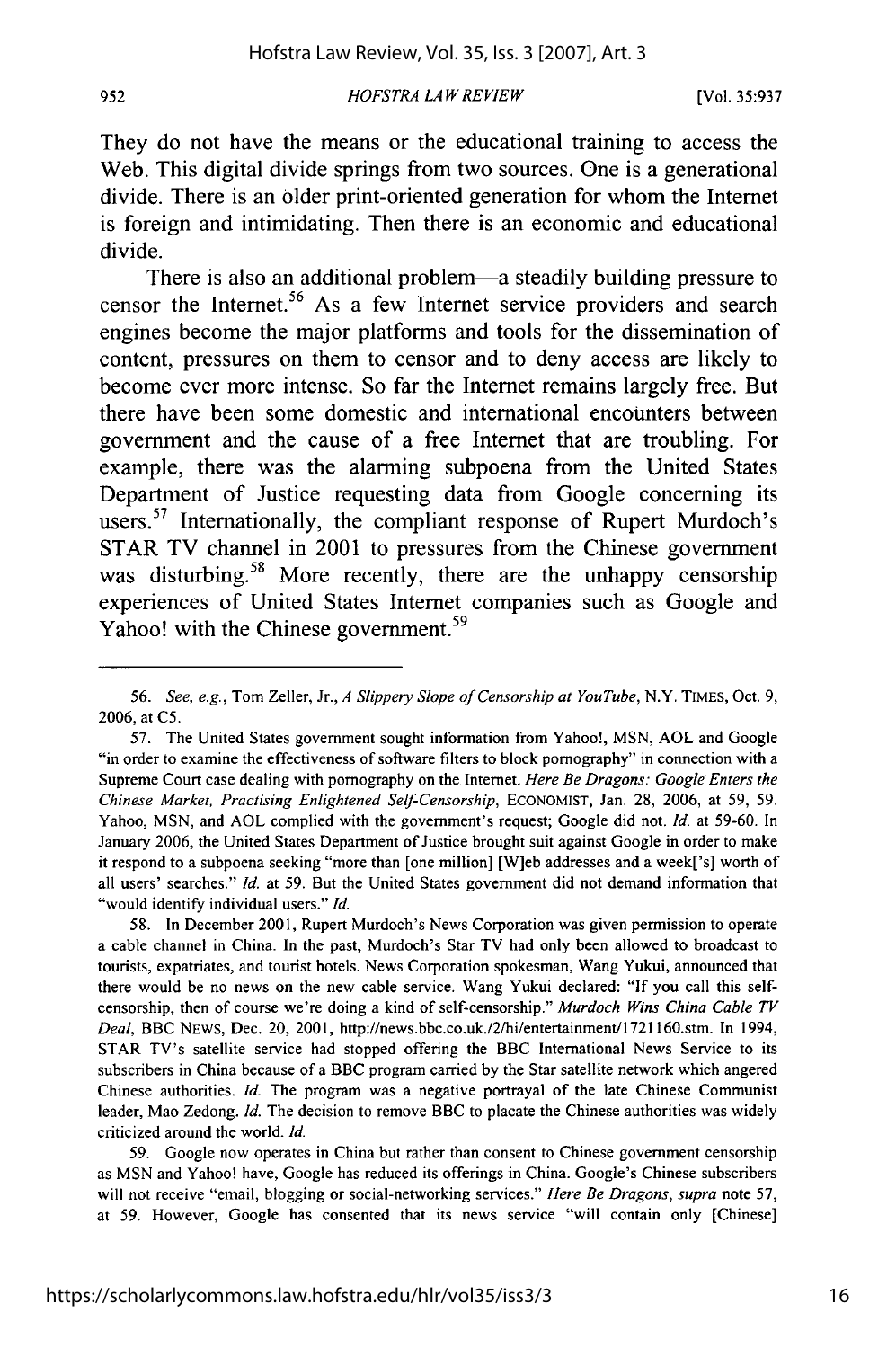#### *ACCESS TO THE MEDIA*

There is also the complicated issue of net neutrality. Net neutrality would preclude broadband providers by law from offering high-speed video services only to themselves and their affiliates but not to others. In the absence of such a law, the others may have to face the daunting prospect of competing with the faster access offered by the broadband providers to the video services which they or their affiliates own. The fear is that failing to insist on net neutrality would undermine the level playing field that is now the Internet. $60$  Opponents say that adopting net neutrality would bring regulation to the Internet to redress a problem that has not happened.<sup>61</sup> Moreover, net neutrality would set a precedent for further regulation and limit future innovation. Net neutrality advocates respond that absent net neutrality, the open access Internet we know now will be lost. $62$ 

Here in the United States, given contemporary anemic views of what constitutes state action, the major Internet service providers have enormous discretion. At the same time, they are entirely free from First Amendment mandates. Subtle pressures on the privately owned Internet service providers or search engines, rather than direct censorship, is yet another concern. Ultimately, we may face once again the issues that were raised long ago by the power of the broadcast networks and chain newspapers. Should the very small number of companies that own major Internet platforms and search engines be viewed as state actors so that they will be subject to First Amendment restraints? In short, the quest to assure that individual citizens will have access to the opinion process is a continuing one. But I believe that it is an effort that the First Amendment should both encourage and secure.

government-approved media sources." *Id.*

<sup>60. &</sup>quot;Some argue that net neutrality would not necessarily produce a level playing field but might result in a giveaway to those who are hardly in need of it. By dressing up the net-neutrality debate as a fight for online freedom, however, Google, eBay and other big [l]ntemet firms have cleverly diverted attention from an unpleasant truth. As telecoms firms around the world upgrade their networks, there are two ways in which they can recoup the money. They can simply charge subscribers more; or they can pursue new business models in which big [l]nternet firms and other content-providers pick up some of the bill too." *Your Television is Ringing: A Survey of Telecoms Convergence,* ECONOMIST, Oct. 14, 2006, at 16, 18.

<sup>61.</sup> Christopher **S.** Yoo, *Network Neutrality and the Economics of Congestion,* 94 GEO. L.J. 1847, 1908 (2006) ("Given the ambiguity about whether mandating network neutrality would promote or impede economic welfare, the more technologically humble course would be for policymakers to embrace a principle of network diversity, which would permit individual network owners to explore alternative business arrangements until concrete harm to competition can be demonstrated.").

<sup>62.</sup> *See, e.g.,* Anne Broache, *Technologists Square Off on Net Neutrality,* CNET NEWS.COM, July 19, 2006, http://news.com.com/2100-1028\_3-6094954.html.